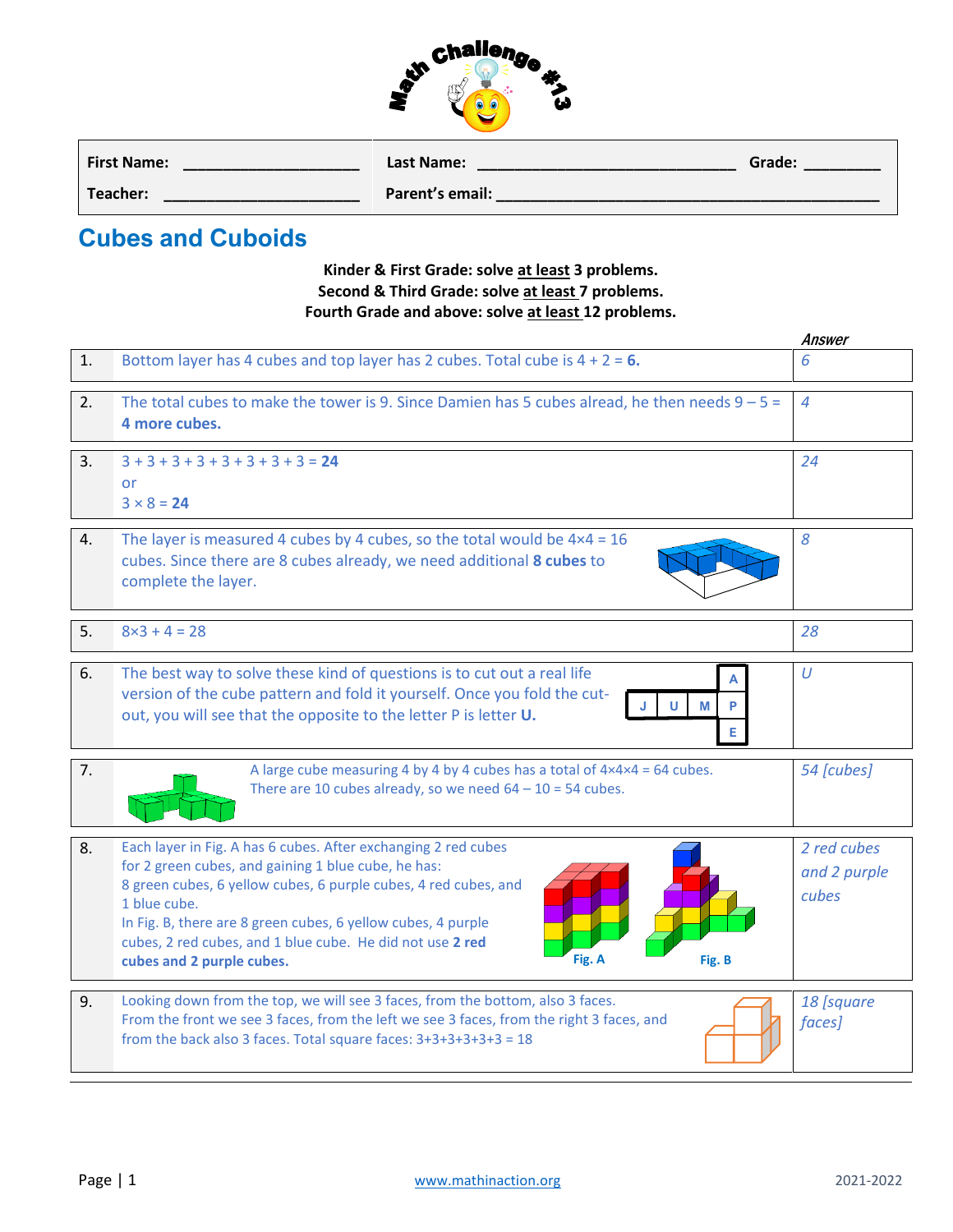| 10. | Looking down from the top, we see 4 faces, and from the bottom also 4 faces.<br>From the front we see 4 faces, from the left side we see 6 faces, from the right side 6<br>faces, and from the back 4 faces.<br>Total square faces with paint on them: $4+4+4+6+6+4 = 28$                                                                                                                                |                                                                                                                                       |                                 |                                                                              |                      | 28 [square<br><i>faces</i> ] |
|-----|----------------------------------------------------------------------------------------------------------------------------------------------------------------------------------------------------------------------------------------------------------------------------------------------------------------------------------------------------------------------------------------------------------|---------------------------------------------------------------------------------------------------------------------------------------|---------------------------------|------------------------------------------------------------------------------|----------------------|------------------------------|
| 11. | Volume = $(3 \times 6 \times 2) + (5 \times 2 \times 2) = 36 + 20 = 56$ cm <sup>3</sup>                                                                                                                                                                                                                                                                                                                  |                                                                                                                                       |                                 | $2 \text{ cm}$<br>3 <sub>cm</sub><br>6 cm<br>5 cm<br>8 cm                    | 5 cm<br>2 cm<br>2 cm | 56 $cm3$                     |
| 12. | By drilling a hole in each corner of the face that is facing him, he will have 16 cubes that have been<br>drilled through.<br>When he drills through from the top all the way through the bottom, 2 cubes on<br>each edge have already been drilled so they don't count. A total of 8 extra cubes<br>have been drilled.<br>So, $8 + 16 = 24$ cubes are drilled and $64 - 24 = 40$ cubes are not drilled. |                                                                                                                                       |                                 |                                                                              |                      | 40                           |
| 13. | Each cube has 6 identical faces, which have area $24 \div 6 = 4$ cm <sup>2</sup> . The cuboid has 16 of these<br>same square faces, and thus has area $16 \times 4$ cm <sup>2</sup> = 64 cm <sup>2</sup>                                                                                                                                                                                                 |                                                                                                                                       |                                 |                                                                              |                      | $64 \text{ cm}^2$            |
| 14. | The brick is a rectangular prism, so it has 12 edges.<br>We list all different integers for its edges and the sum has to be 36 inches. So, possible measurements<br>for the brick are:<br>Width (4 edges)<br>1<br>1<br>2<br>same volume.<br>Another way to solve:<br>The sum of all edges is 36 inches, therefore, $4 \times (1 + w + h) = 36$ . Thus, $1 + w + h = 9$ .                                 | Length (4 edges)<br>2<br>3<br>3<br>Notice that when you interchange the width, length, and height of one measurement, it produces the | Height (4 edges)<br>6<br>5<br>4 | Volume<br>12 in <sup>3</sup><br>$15$ in <sup>3</sup><br>$24$ in <sup>3</sup> |                      | $\overline{3}$               |
| 15. | To get the sum of 9 with 3 different integers, we can have these measurements which results in 3<br>possible volumes:<br>1 by 2 by 6 (V = 12 in <sup>3</sup> ), 1 by 3 by 5 (V = 15 in <sup>3</sup> ), and 2 by 3 by 4 (V = 24 in <sup>3</sup> ).<br>The volume of the Fig. A (yellow cuboid is $6 \times 8 \times 20 = 960$ cm <sup>3</sup>                                                             |                                                                                                                                       |                                 |                                                                              |                      |                              |
|     | $12$ [cm]<br>The height of the Fig. B (red cuboid) is $960 \div (10 \times 8) = 12$ cm                                                                                                                                                                                                                                                                                                                   |                                                                                                                                       |                                 |                                                                              |                      |                              |